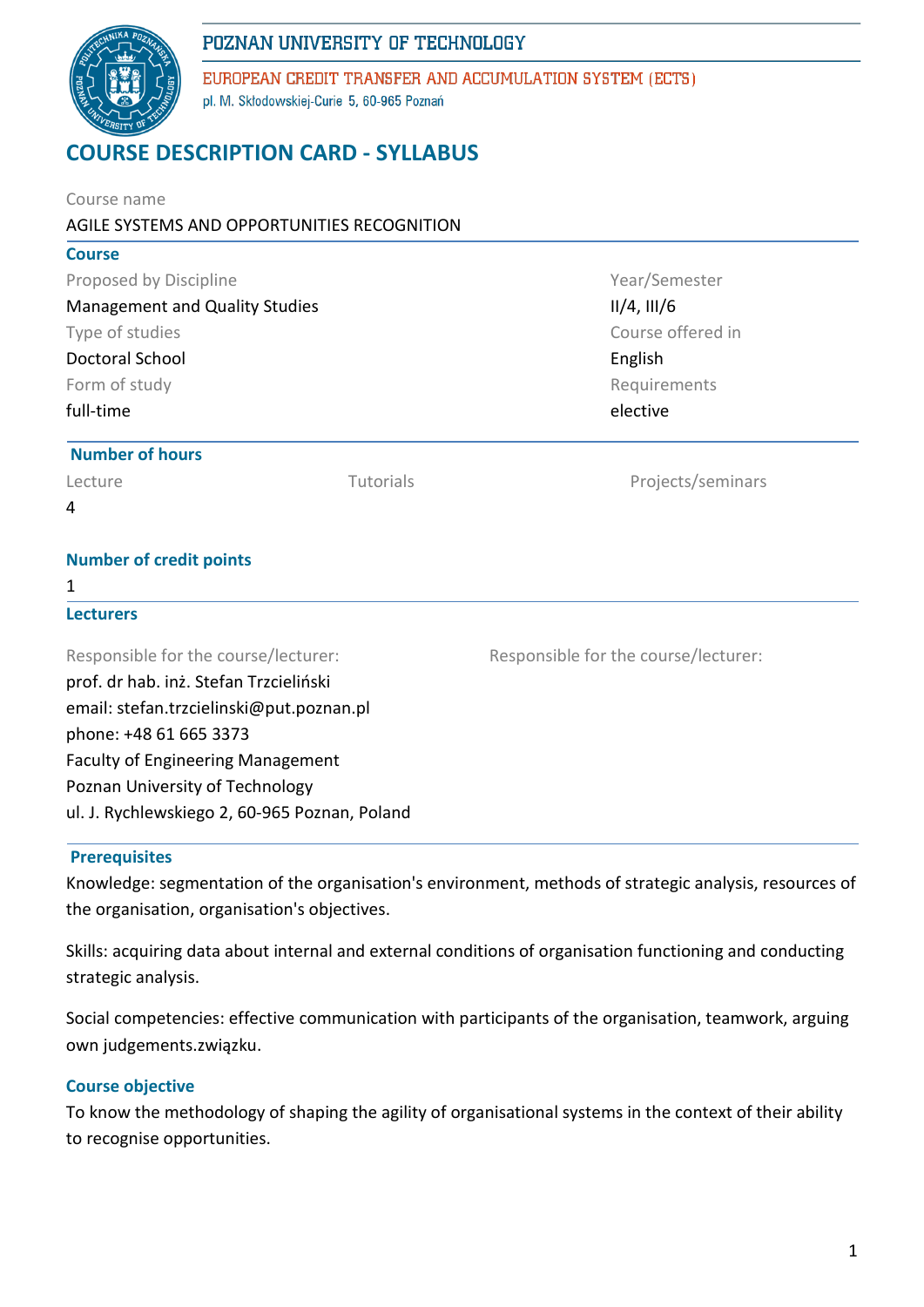

# POZNAN UNIVERSITY OF TECHNOLOGY

EUROPEAN CREDIT TRANSFER AND ACCUMULATION SYSTEM (ECTS) pl. M. Skłodowskiej-Curie 5, 60-965 Poznań

# **Course-related learning outcomes**

# Knowledge

A PhD student who graduated from doctoral school knows and understands:

1) The paradigms of the enterprise and theories of opportunity to the extent enabling their revision and development, [P8S\_WG/SzD\_W01]

2) Main approaches to opportunity recognition including the use of artificial intelligence methods. [P8S\_WG/SzD\_W02]

# Skills

A PhD student who graduated from doctoral school can:

- 1) Transfer the results of scientific activity to the economic and social sphere, [P8S\_UW/SzD\_U03]
- 2) Take part in scientific discourse. [P8S\_UK/SzD\_U07]

Social competences

A PhD student who graduated from doctoral school is ready to:

1) Acknowledge the importance of knowledge in solving cognitive and practical problems,

[P8S\_KK/SzD\_K01]

2) Think and act in an entrepreneurial manner. [P8S\_KO/SzD\_K06]

# **Methods for verifying learning outcomes and assessment criteria**

Learning outcomes presented above are verified as follows:

| PQF code | Methods for verification of learning outcomes | Assessment criteria              |
|----------|-----------------------------------------------|----------------------------------|
| W01, W02 | Scientific explanation of the problems posed  | Use of proper theories           |
| U03, U07 | Project task                                  | Quality of the problem<br>solved |
| K01, K06 | Contribution to the discussion                | Activity in the discussion       |

## **Programme content**

- 1. Review of agile systems; dimensions of agility.
- 2. Shumpeter's theory of opportunity creation; Kirzner's theory of opportunity discovery.
- 3. Process of opportunity recognition.

## **Teaching methods**

Lecture: multimedia presentation including illustrations and examples.